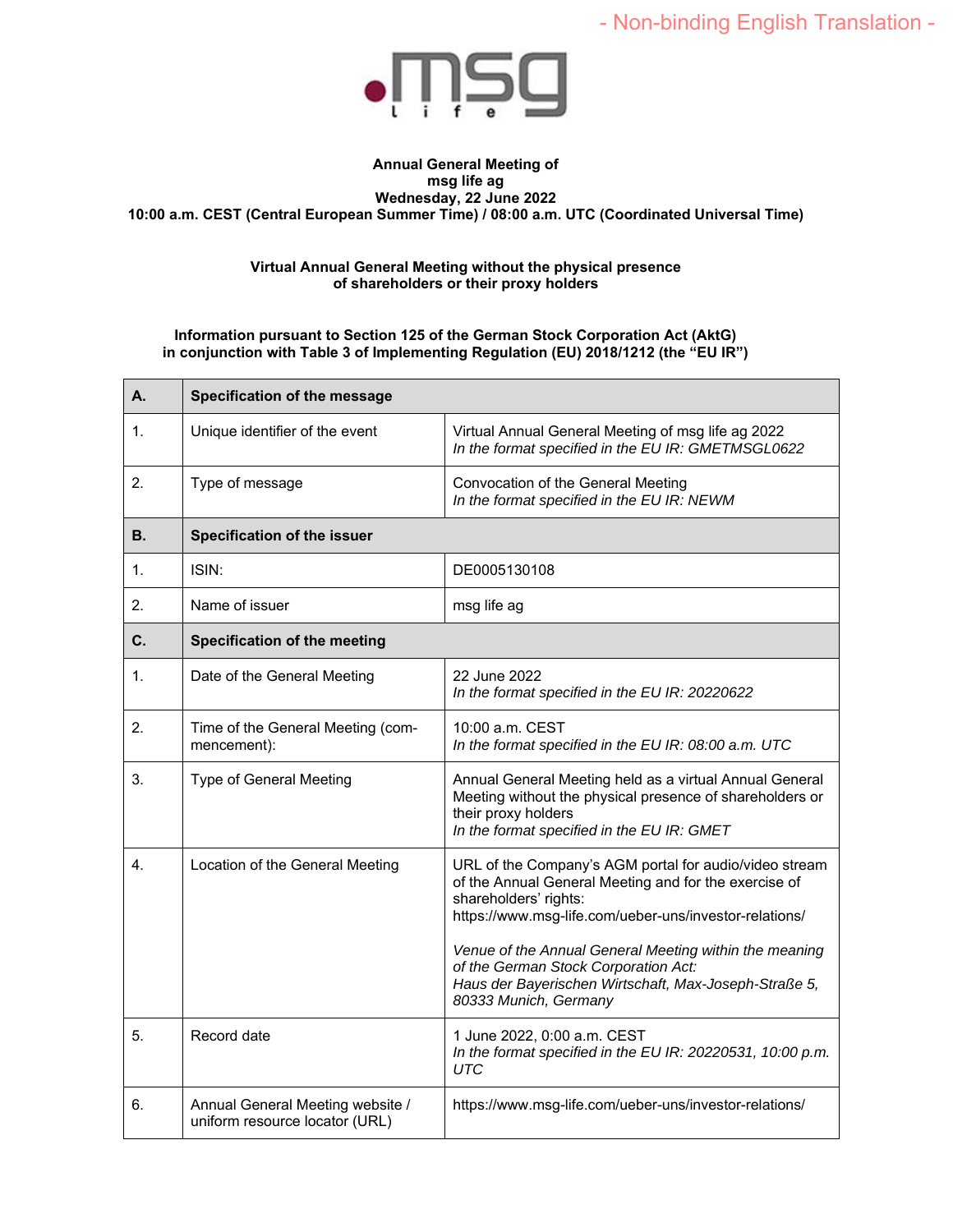| D.             | Participation in the Annual General Meeting:<br>following of audio/video stream                                                    |                                                                                                                                                                                                                                                                                                                                |
|----------------|------------------------------------------------------------------------------------------------------------------------------------|--------------------------------------------------------------------------------------------------------------------------------------------------------------------------------------------------------------------------------------------------------------------------------------------------------------------------------|
| $\mathbf{1}$ . | Method of participation by share-<br>holder:                                                                                       | Following the virtual Annual General Meeting electroni-<br>cally by audio/ video stream                                                                                                                                                                                                                                        |
| 2.             | Issuer deadline for the notification of<br>participation                                                                           | Registration for the Annual General Meeting by:<br>15 June 2022, 24:00 hrs CEST<br>In the format specified in the EU IR: 20220615, 10:00 p.m.<br>UTC                                                                                                                                                                           |
| 3.             | Issuer deadline for voting                                                                                                         |                                                                                                                                                                                                                                                                                                                                |
| D.             | Participation in the Annual General Meeting:<br>exercise of voting rights by correspondence (postal voting)                        |                                                                                                                                                                                                                                                                                                                                |
| 1.             | Method of participation by share-<br>holder:                                                                                       | Exercise of voting rights by correspondence<br>(does not in itself constitute participation within the mean-<br>ing of the Stock Corporation Act)<br>In the format specified in the EU IR: EV                                                                                                                                  |
| 2.             | Issuer deadline for the notification of<br>participation                                                                           | Registration for the Annual General Meeting by:<br>15 June 2022, 24:00 hrs CEST<br>In the format specified in the EU IR: 20220615, 10:00 p.m.<br><b>UTC</b>                                                                                                                                                                    |
| 3.             | Issuer deadline for voting                                                                                                         | Shareholders or their proxy holders may cast their votes<br>by electronic communication (postal voting) with or without<br>participating in the virtual Annual General Meeting. The<br>AGM portal is available to them for this purpose on the<br>Company website at<br>https://www.msg-life.com/ueber-uns/investor-relations/ |
|                |                                                                                                                                    | and will also remain available on the day of the virtual An-<br>nual General Meeting until the commencement of voting.<br>Votes that have already been cast can also be changed or<br>revoked via the AGM portal up to the same point in time.                                                                                 |
| D.             | Participation in the Annual General Meeting:<br>granting of proxy and issuance of instructions to Company-designated proxy holders |                                                                                                                                                                                                                                                                                                                                |
| 1.             | Method of participation by share-<br>holder:                                                                                       | Granting of proxy and issuance of instructions to Com-<br>pany-designated proxy holders<br>In the format specified in the EU IR: PX                                                                                                                                                                                            |
| 2.             | Issuer deadline for the notification of<br>participation                                                                           | Registration for the Annual General Meeting by:<br>15 June 2022, 24:00 hrs CEST<br>In the format specified in the EU IR: 20220615, 10:00 p.m.<br><b>UTC</b>                                                                                                                                                                    |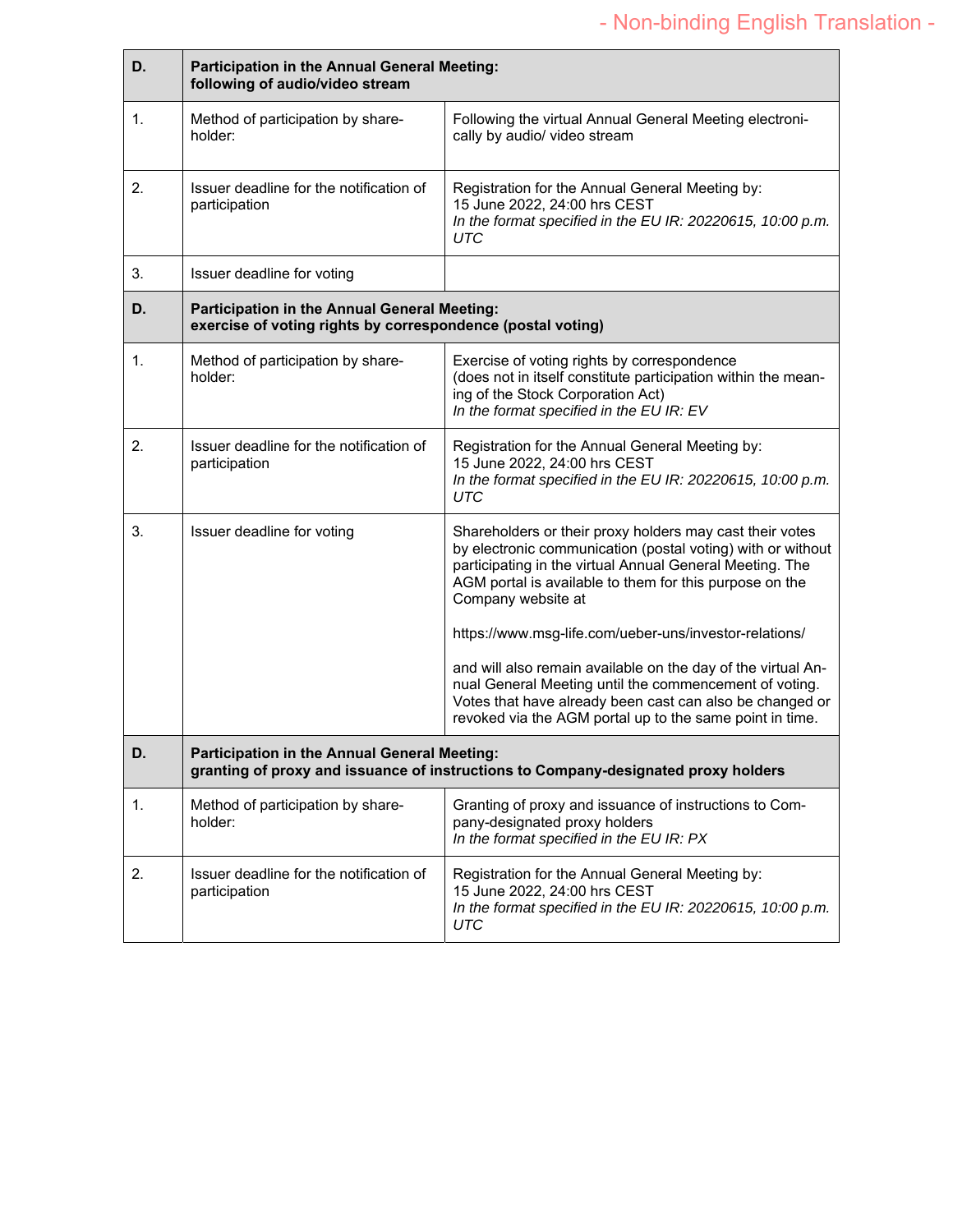| 3. | Issuer deadline for voting                         | According to communication channel:                                                                                                                                                                                                                                                                                                                                                                                                                                                                                                                                                                                                                                                                                                                                                                                                                                                                                                                                                                                                                                                    |
|----|----------------------------------------------------|----------------------------------------------------------------------------------------------------------------------------------------------------------------------------------------------------------------------------------------------------------------------------------------------------------------------------------------------------------------------------------------------------------------------------------------------------------------------------------------------------------------------------------------------------------------------------------------------------------------------------------------------------------------------------------------------------------------------------------------------------------------------------------------------------------------------------------------------------------------------------------------------------------------------------------------------------------------------------------------------------------------------------------------------------------------------------------------|
|    |                                                    | By letter mail or electronically by email:<br>Communication of proxy and instructions to Company-<br>designated proxy holders (and any modification or revoca-<br>tion of issued proxies and instructions) by letter mail or<br>electronically by email to the following address:<br>msg life ag<br>c/o Link Market Services GmbH<br>Landshuter Allee 10<br>80637 München<br>Germany<br>Email: inhaberaktien@linkmarketservices.de<br>by 21 June 2022, 12:00 a.m. CEST<br>In the format specified in the EU IR: 20220621, 10:00 a.m.<br>UTC<br>Using the AGM portal:<br>Granting of proxy and issuance of instructions to Com-<br>pany-designated proxy holders using the AGM portal on<br>the Company website at<br>https://www.msg-life.com/ueber-uns/investor-relations/<br>which will also remain available for this purpose on the<br>day of the virtual Annual General Meeting until the com-<br>mencement of voting. Any proxy that has already been<br>granted, together with the instructions for voting, can also<br>be changed or revoked via the AGM portal up to the same |
| Е. | Agenda: agenda item 1                              | point in time.                                                                                                                                                                                                                                                                                                                                                                                                                                                                                                                                                                                                                                                                                                                                                                                                                                                                                                                                                                                                                                                                         |
|    |                                                    |                                                                                                                                                                                                                                                                                                                                                                                                                                                                                                                                                                                                                                                                                                                                                                                                                                                                                                                                                                                                                                                                                        |
|    |                                                    |                                                                                                                                                                                                                                                                                                                                                                                                                                                                                                                                                                                                                                                                                                                                                                                                                                                                                                                                                                                                                                                                                        |
| 1. | Unique identifier of the agenda item               | 1                                                                                                                                                                                                                                                                                                                                                                                                                                                                                                                                                                                                                                                                                                                                                                                                                                                                                                                                                                                                                                                                                      |
| 2. | Title of the agenda item                           | Presentation of the adopted annual financial statements,<br>the approved consolidated financial statements, the com-<br>bined management report and group management report<br>and the report of the supervisory board, in each case for<br>the financial year 2021                                                                                                                                                                                                                                                                                                                                                                                                                                                                                                                                                                                                                                                                                                                                                                                                                    |
| 3. | Uniform Resource Locator (URL) of<br>the materials | https://www.msg-life.com/ueber-uns/investor-relations/                                                                                                                                                                                                                                                                                                                                                                                                                                                                                                                                                                                                                                                                                                                                                                                                                                                                                                                                                                                                                                 |
| 4. | Vote                                               | n/a                                                                                                                                                                                                                                                                                                                                                                                                                                                                                                                                                                                                                                                                                                                                                                                                                                                                                                                                                                                                                                                                                    |
| 5. | Alternative voting options                         | n/a                                                                                                                                                                                                                                                                                                                                                                                                                                                                                                                                                                                                                                                                                                                                                                                                                                                                                                                                                                                                                                                                                    |
| Е. | Agenda: agenda item 2                              |                                                                                                                                                                                                                                                                                                                                                                                                                                                                                                                                                                                                                                                                                                                                                                                                                                                                                                                                                                                                                                                                                        |
| 1. | Unique identifier of the agenda item               | $\overline{2}$                                                                                                                                                                                                                                                                                                                                                                                                                                                                                                                                                                                                                                                                                                                                                                                                                                                                                                                                                                                                                                                                         |
| 2. | Title of the agenda item                           | Resolution on the discharge of the members of the<br>Management Board for the financial year 2021                                                                                                                                                                                                                                                                                                                                                                                                                                                                                                                                                                                                                                                                                                                                                                                                                                                                                                                                                                                      |
| 3. | Uniform Resource Locator (URL) of<br>the materials | https://www.msg-life.com/ueber-uns/investor-relations/                                                                                                                                                                                                                                                                                                                                                                                                                                                                                                                                                                                                                                                                                                                                                                                                                                                                                                                                                                                                                                 |
| 4. | Vote                                               | <b>Binding vote</b><br>In the format specified in the EU IR: BV                                                                                                                                                                                                                                                                                                                                                                                                                                                                                                                                                                                                                                                                                                                                                                                                                                                                                                                                                                                                                        |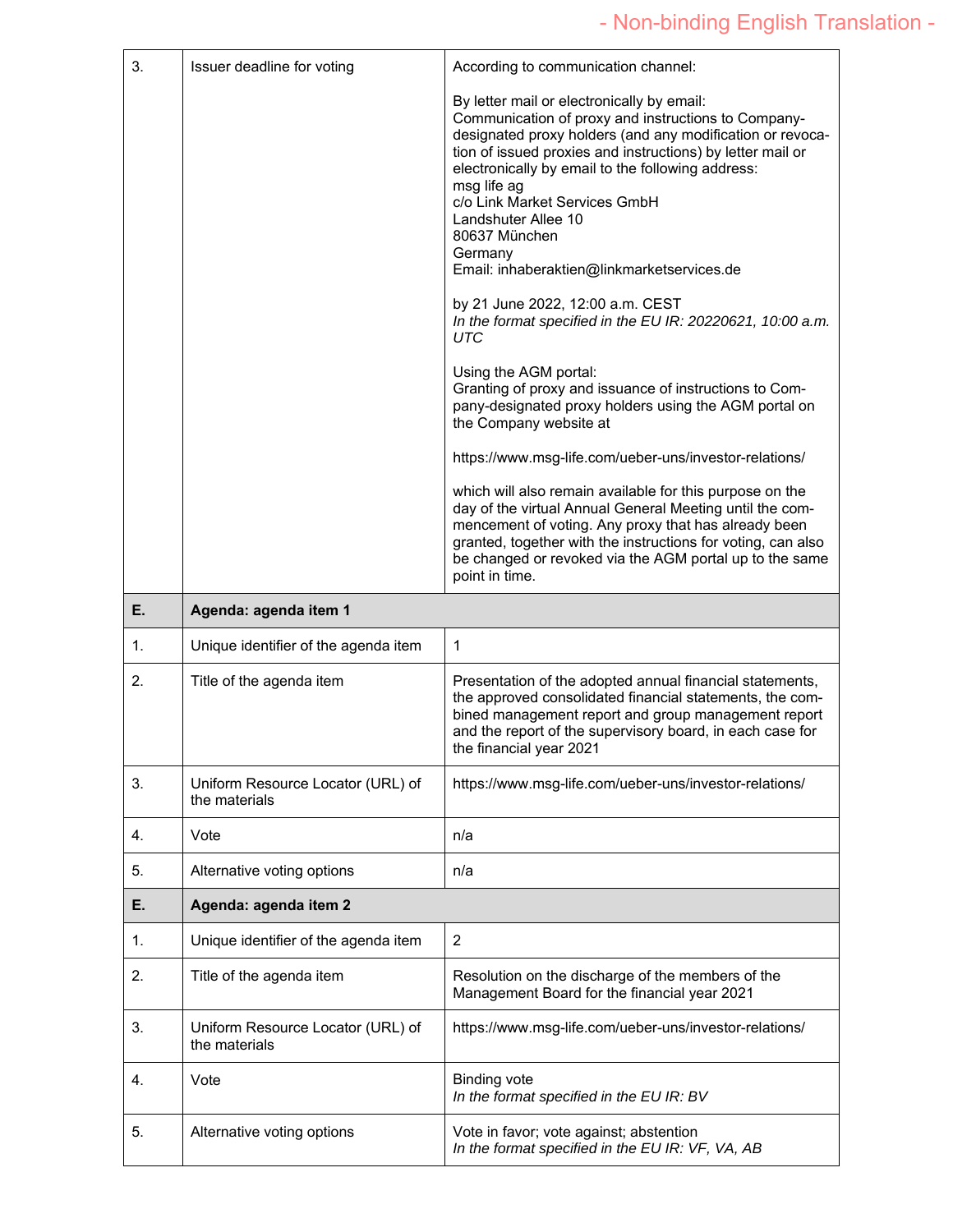# - Non-binding English Translation -

| E. | Agenda: agenda item 3                                |                                                                                                      |
|----|------------------------------------------------------|------------------------------------------------------------------------------------------------------|
| 1. | Unique identifier of the agenda item                 | 3                                                                                                    |
| 2. | Title of the agenda item                             | Resolution on the discharge of the members of the Super-<br>visory Board for the financial year 2021 |
| 3. | Uniform Resource Locator (URL) of<br>the materials   | https://www.msg-life.com/ueber-uns/investor-relations/                                               |
| 4. | Vote                                                 | <b>Binding vote</b><br>In the format specified in the EU IR: BV                                      |
| 5. | Alternative voting options                           | Vote in favor; vote against; abstention<br>In the format specified in the EU IR: VF, VA, AB          |
| Е. | Agenda: agenda item 4                                |                                                                                                      |
| 1. | Unique identifier of the agenda item                 | 4                                                                                                    |
| 2. | Title of the agenda item                             | Election of the auditor for the financial year 2022                                                  |
| 3. | Uniform Resource Locator (URL) of<br>the materials   | https://www.msg-life.com/ueber-uns/investor-relations/                                               |
| 4. | Vote                                                 | <b>Binding vote</b><br>In the format specified in the EU IR: BV                                      |
| 5. | Alternative voting options                           | Vote in favor; vote against; abstention<br>In the format specified in the EU IR: VF, VA, AB          |
|    | Agenda: agenda item 5                                |                                                                                                      |
| E. |                                                      |                                                                                                      |
| 1. | Unique identifier of the agenda item                 | 5                                                                                                    |
| 2. | Title of the agenda item                             | Election to the Supervisory Board                                                                    |
| 3. | Uniform Resource Locator (URL) of<br>the materials   | https://www.msg-life.com/ueber-uns/investor-relations/                                               |
| 4. | Vote                                                 | <b>Binding vote</b><br>In the format specified in the EU IR: BV                                      |
| 5. | Alternative voting options                           | Vote in favor; vote against; abstention<br>In the format specified in the EU IR: VF, VA, AB          |
| F. | additions to the agenda at the request of a minority | Specification of the deadlines regarding the exercise of other shareholders rights:                  |
| 1. | Object of deadline                                   | Communication of requests for additions to the agenda<br>pursuant to Section 122 (2) AktG            |
| 2. | Applicable issuer deadline                           | 28 May 2022, 24:00 hrs CEST<br>In the format specified in the EU IR: 20220528, 10:00 p.m.<br>UTC     |
| F. | shareholders' countermotions                         | Specification of the deadlines regarding the exercise of other shareholders rights:                  |